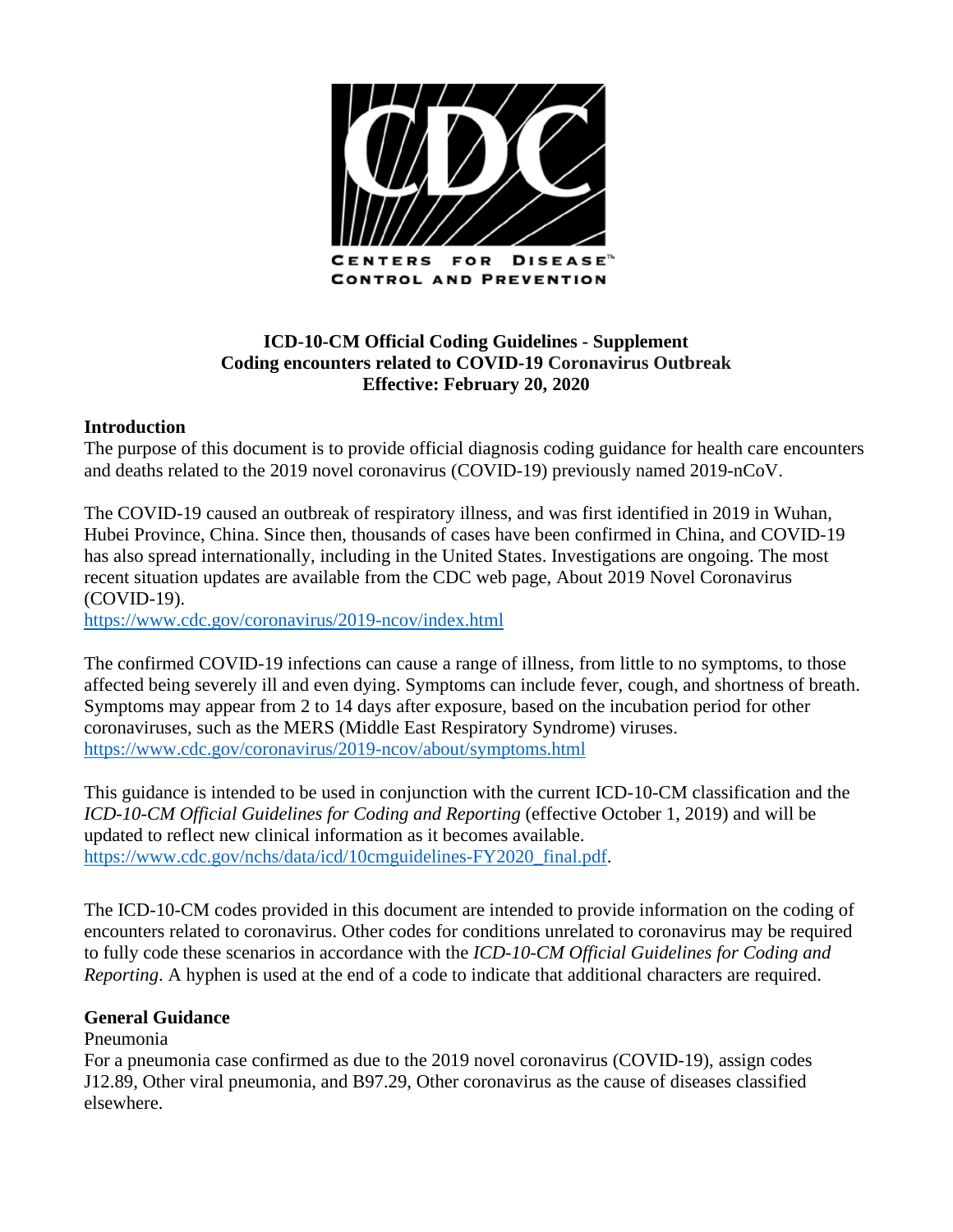## Acute Bronchitis

For a patient with acute bronchitis confirmed as due to COVID-19, assign codes J20.8, Acute bronchitis due to other specified organisms, and B97.29, Other coronavirus as the cause of diseases classified elsewhere. Bronchitis not otherwise specified (NOS) due to the COVID-19 should be coded using code J40, Bronchitis, not specified as acute or chronic; along with code B97.29, Other coronavirus as the cause of diseases classified elsewhere.

## Lower Respiratory Infection

If the COVID-19 is documented as being associated with a lower respiratory infection, not otherwise specified (NOS), or an acute respiratory infection, NOS, this should be assigned with code J22, Unspecified acute lower respiratory infection, with code B97.29, Other coronavirus as the cause of diseases classified elsewhere. If the COVID-19 is documented as being associated with a respiratory infection, NOS, it would be appropriate to assign code J98.8, Other specified respiratory disorders, with code B97.29, Other coronavirus as the cause of diseases classified elsewhere.

## ARDS

Acute respiratory distress syndrome (ARDS) may develop in with the COVID-19, according to the Interim Clinical Guidance for Management of Patients with Confirmed 2019 Novel Coronavirus (COVID-19) Infection.

<https://www.cdc.gov/coronavirus/2019-ncov/hcp/clinical-guidance-management-patients.html>

Cases with ARDS due to COVID-19 should be assigned the codes J80, Acute respiratory distress syndrome, and B97.29, Other coronavirus as the cause of diseases classified elsewhere.

### Exposure to COVID-19

For cases where there is a concern about a possible exposure to COVID-19, but this is ruled out after evaluation, it would be appropriate to assign the code Z03.818, Encounter for observation for suspected exposure to other biological agents ruled out.

For cases where there is an actual exposure to someone who is confirmed to have COVID-19, it would be appropriate to assign the code Z20.828, Contact with and (suspected) exposure to other viral communicable diseases.

### **Signs and symptoms**

For patients presenting with any signs/symptoms (such as fever, etc.) and where a definitive diagnosis has not been established, assign the appropriate code(s) for each of the presenting signs and symptoms such as:

- R05 Cough
- R06.02 Shortness of breath
- R50.9 Fever, unspecified

Note: Diagnosis code B34.2, Coronavirus infection, unspecified, would in generally not be appropriate for the COVID-19, because the cases have universally been respiratory in nature, so the site would not be "unspecified."